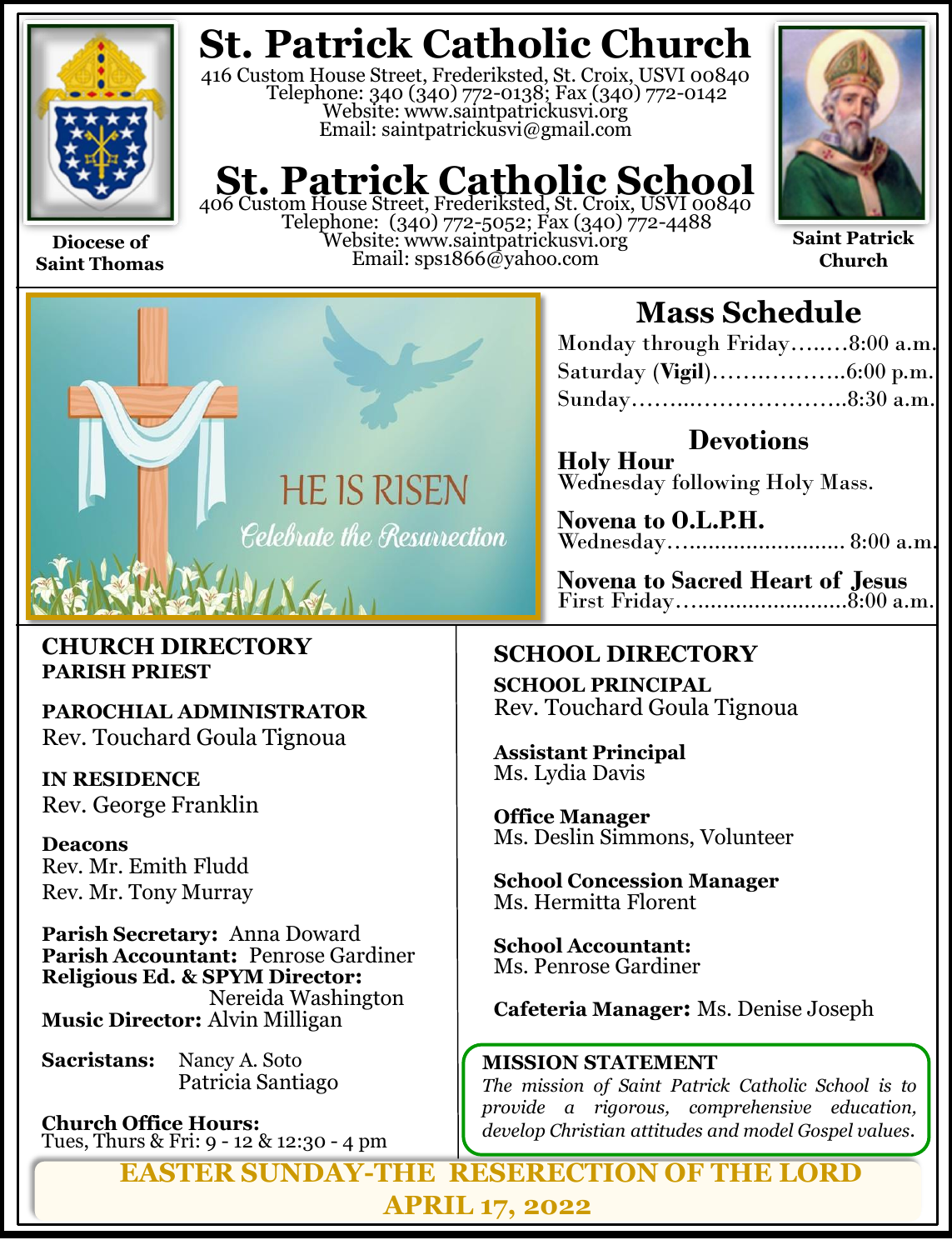## **EASTER SUNDAY- THE RESURRECTION OF THE LORD APRIL 17, 2022**

**SCRIPTURE READINGS** 

| whapp higher in the country.                                   | <b>OF THE WEEK</b> |                         |
|----------------------------------------------------------------|--------------------|-------------------------|
| <b>HOLY SATURDAY, April 16</b>                                 |                    |                         |
| 7:00 PM. - For the Intentions of Parishioners                  | <b>SUNDAY:</b>     | Acts 10:34,37-43        |
|                                                                |                    | Col 3:1-4 or 1Cor 5:6-8 |
| <b>EASTER SUNDAY, April 17</b>                                 |                    | Jn 20:1-9 or Lk 24:1-12 |
| 8:30 AM. - Geralda Pickering, Birthday Blessings Family        |                    |                         |
|                                                                | <b>MONDAY</b>      | Acts 2:14,22-33         |
| MONDAY, April 18                                               |                    | Mt 28:8-15              |
| 8:00 AM. + Andre J. Duval, Repose of Soul, Rb Duval family     |                    |                         |
|                                                                | <b>TUESDAY</b>     | Acts 2:36-41            |
| TUESDAY, April 19                                              |                    | Jn 20:11-18             |
| 8:00 AM. + Roy A. Hendrickson, Death Remembrance, Rb Family    |                    |                         |
| 10:30 AM - Funeral Mass for Violet Armstrong                   |                    |                         |
| <b>WEDNESDAY, April 20</b>                                     | <b>WEDNESDAY</b>   | Acts 3:1-10             |
| 8:00 AM. + John Duval, Repose of Soul, Rb Duval family         |                    | Lk 24:13-35             |
| 10:30 AM + Funeral Mass for Pierre Tepie                       |                    |                         |
| THURSDAY, April 21                                             | <b>THURSDAY:</b>   | Acts 3:11-26            |
| 8:00 AM + Clara Toebat and Rodeline, ICM, Repose of Soul, Rb   |                    | Lk 24: 35-48            |
| Sr. Claina Letang, ICM                                         |                    |                         |
| 10:30 AM + Funeral Mass for Vincent Urgent                     | <b>FRIDAY:</b>     | Acts 4:1-12             |
|                                                                |                    | Jn 21:1-14              |
| <b>FRIDAY, April 22</b>                                        |                    |                         |
| 8:00 AM - Kesha L. Tatum, Birthday Blessings & Good Health, Rb | <b>SATURDAY</b>    | Acts 4:13-21            |
| Vilma C. Johnson                                               |                    | Mk 16:9-15              |
| <b>10:30 AM + Funeral Mass for Antonio Martinez</b>            |                    |                         |
| <b>SATURDAY, April 23</b>                                      |                    |                         |
| 6:00 PM Angel Sr. & Martha Suarez, In Loving Memory, Rb Fam.   |                    |                         |

### *PRAY FOR THE SICK & SHUT-INS*

*Please pray that they may find comfort and healing in Christ.*

Steve Alexander, Olivia Anger, Nicholas Andrew, Marilyn Bailey, Eric Belcher, George Bondieumaitre, , Virginia Burke, Fred Calvillo, Ninon Gussman Carr, Norma Carillo, Paulette Christopher, Victorino Cruz, Matthew Donelley, Anna D'Souza, Norma Dyer, Harold Fisher, Sr. Kimberly Fludd, Johnetta Goodloe, Sarah Gordon, Dr. Amy Hardin, Enis Hilaire, Urla Isaac, Lidia Jiminez, Eleanor Johnson, Alma John, Ann Joseph, Electra Joseph, Edwin Josiah, Jeannie Krigger, T'Agho Lopez, Chamarla Louis, Felina Artigo, Gwendolyn Lucas, Kathleen Smith-Maccow, Marla Matthew, Carlos Matus, Luz Melendez, Bevon Nicholas, Marilyn Nicks, Fr. Simon Peter, Carmen Russell, Henrietta Sandy, Jose Manuel Santana, Martha Lena St. Juste, Eric Thomas, Juan Valentin, , Inez Walker, Deacon Oliver Washington, Ann Weikel, Inez Williams, Simeon Williams, Curtis Williams, Ingerborg McIntosh, William Lang, Anita Pulpul, Kemit Lewis, Noel Lercana, Bertille Samuel, Lewis Eugene, Vilma C. Johnson, Fanny Andrews Clarke, Kesha Tatum.

*(Please call the Church Office to add or remove names to/from this list Church)*

| <b>MASS ATTENDANCE - APRIL 09 &amp; 10, 2022</b><br>Saturday 6:00pm Holy Mass 45 Sunday 8:30am Holy Mass 131 Total 176<br>Friday, April 8, Stations of the Cross 63<br>Preserve the Past Campaign in Progress<br>Our Church restoration project is in progress and your contribution is still<br>welcome. Please call the church office or contact a minister of hospitality for<br>the contribution envelope. | <b>SECOND COLLECTION FOR</b><br>THE MONTH OF APRIL<br>Easter FlowersApril 02-03<br>Maintenance FundApril 09-10<br>Capital ImprovementsApril 16-17<br>Catholic Home MissionApril 23-24 |
|----------------------------------------------------------------------------------------------------------------------------------------------------------------------------------------------------------------------------------------------------------------------------------------------------------------------------------------------------------------------------------------------------------------|---------------------------------------------------------------------------------------------------------------------------------------------------------------------------------------|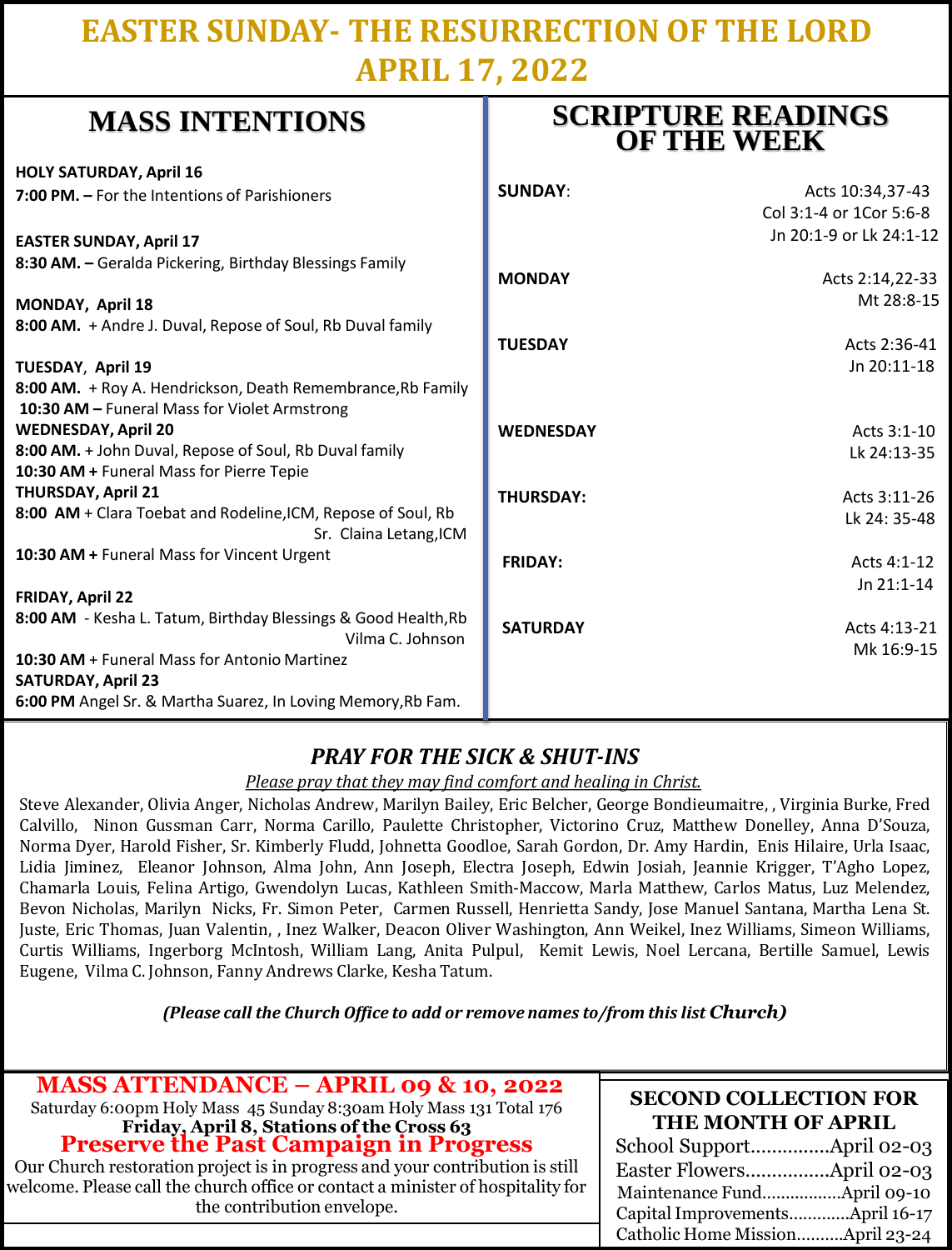## Announcements



### **Seven Days Sanctuary Lamp Devotion**

The Sanctuary Lamp which burns in the Sanctuary of our church, the reminder of the Lord's Presence in the Most Holy Eucharist, will burn from April 17, to April 23rd,, For Joyce Webster & Lisa Doward, Birthday Blessings & Good Health requested by the Doward family.

### **THANK YOU!**

Fr. Touchard takes this opportunity to say a big Thank You to all who work so diligently giving of their time, talents & resources, to create and enhance the ambience for our parish liturgical celebrations from Palm Sunday Vigil , Paschal Triduum to Easter Sunday. May the Risen Savior bless you abundantly.

### **DIVINE MERCY SUNDAY**

Next Sunday is Divine Mercy Sunday. A day of the outpouring of God's love and mercy. It is also a day to contemplate God's mercy and the value of the Sacrament of Reconciliation. Please remember to join other Catholics praying the Divine Mercy Novena which started on Good Friday.

### **BISHOP'S APPEAL 2022**

Please pray for the success of the Bishop's Appeal 2022. The Appeal wants to make a difference in the Virgin Islands through Catholic Education. Catholic Charities and Catholic Evangelization. Please give a generous gift so that we can continue to improve on the corporal and spiritual works of mercy in our diocese.

For your convenience you may choose to make a pledge now and spread your payments over several months. Donations may be made in the form of cash, check or credit card. **Please fill out the form in the brochure and make your checks payable to "Diocese of St. Thomas". Please see the brochure forfurther information. Thank You!**

### **EASTER SUNDAY FUN DAY**

Come Have Some Fun with St. Patrick Catholic School on Sunday, April 17, 2022, 11:00 AM – 5:00 PM. Fun Activities on School Field: Music, Good Food, Games, Prizes.

(*Bring your own basket! The best decorated basket wins a prize!)*

# Parish Information

### **Sacrament of Baptism**

Fourth Sunday of each month. Please register your children at the Church Office. Present a copy of the child(ren) birth certificate(s). Classes for parents & godparents are on the 1st, 2<sup>nd</sup> and 3<sup>rd</sup> Tuesday from 6:00 p.m. until 7:00 p.m. each month.

### **Sacrament of Marriage**

Please make arrangements with parish priest 6 months before your wedding.

### **Confraternity of Christian Doctrine (CCD) Classes**

Classes are held every Sunday during the school year and begin with attendance and instruction in the classroom following 8:30 a.m. Holy Mass.

#### **Rite of Christian Initiation of Adults (RCIA) Classes**

RCIA is the journey of faith by which interested persons become members of the Roman Catholic Church. The program instructs adults to enter into full communion with the Catholic Church through Baptism and/or Confirmation and Holy Communion. To register, please call the church office at (340) 772-0138.

### **Sacrament of Penance**

Confession is the sacrament that allows us to admit our faults and develop humility, but the most profound part is we get to experience Christ's gift of mercy. Weekdays………… 15 min. before Holy Mass Weekends………… 30 min. before Holy Mass

### **Funerals**

All funeral services begin at 10:30 a.m. Viewings at 9:30 am. No funerals are held on weekends. Arrangements must be made with the Church before funeral arrangements with the funeral home.

### **Sacrament of the Anointing of the Sick**

Please call the rectory at (340) 772-0138 whenever a family member or friend is seriously ill or hospitalized.

#### **Parish Registration**

Parishioners who are 18 years and older are invited to register at the Church Office as well as become active and contributing members. We would like to maintain an upto-date listing of all St. Patrick parishioners. Registration also helps in providing quick services for the request and proof of miscellaneous church letters for individuals, Baptism, Confirmation, etc.

**Bulletin announcements must be submitted to the Church Office by Wednesday at noon**